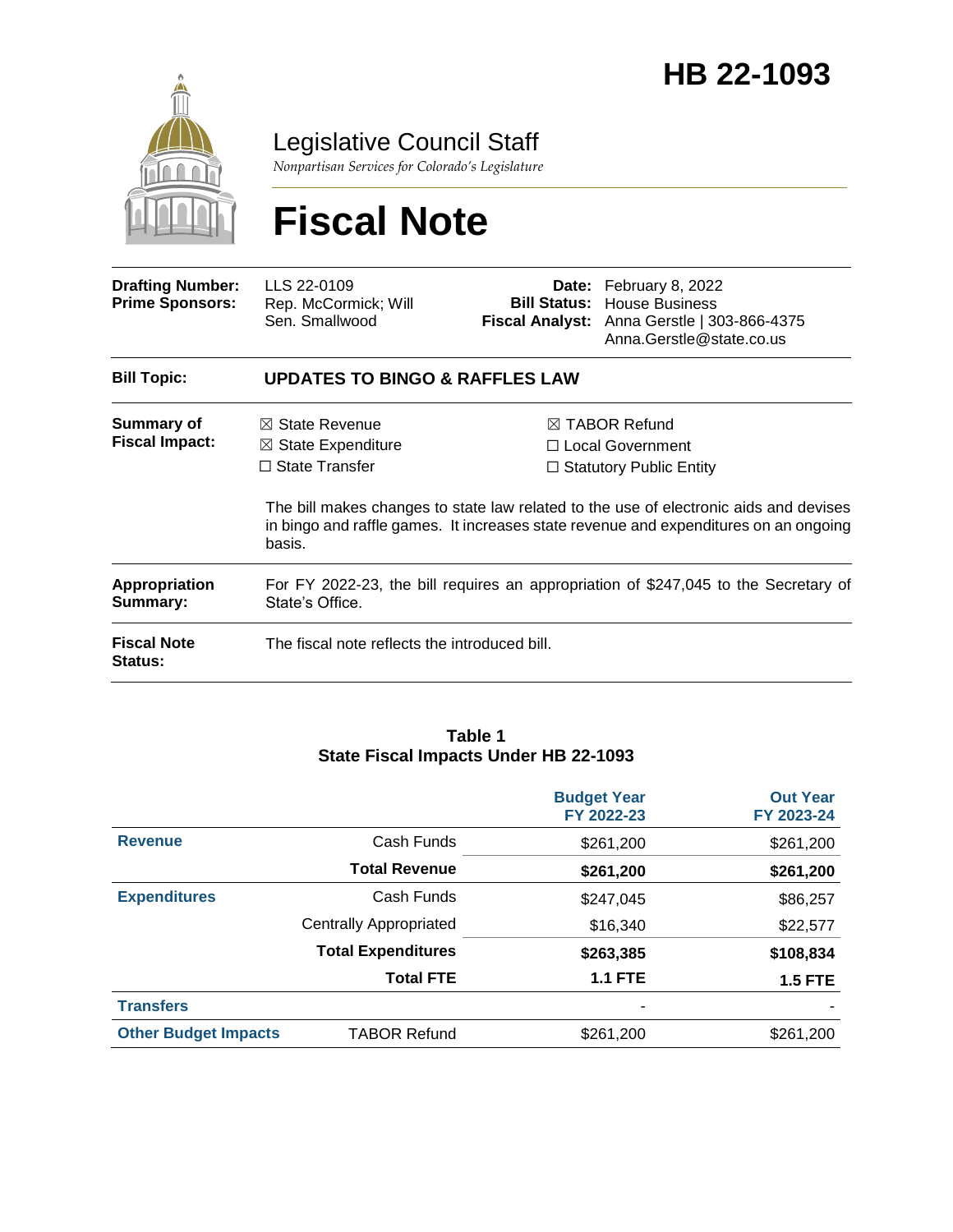Page 2

# **Summary of Legislation**

The bill makes changes to state law related to the use of electronic aids and devises in bingo and raffle games. Specifically, the bill:

- allows the Secretary of State's office to approve additional electronic equipment for bingo and removes a prohibition on the SOS charging a fee for a issuing a device license;
- allows bingo to be played solely on an electronic device;
- increases the maximum number of bingo cards that a player using an electronic device may use from 54 to 100;
- authorizes the playing of electronic pull tabs; and
- adds bingo ticket games, for which the maximum price for an individual ticket is \$1,000, to the definition of bingo;

## **State Revenue**

The bill increases state revenue to the Department of State Cash Fund by \$261,200 in FY 2022-23, and by \$261,200 in FY 2023-24. Fee revenue from licensing is subject to TABOR.

**Fee impact on bingo and raffle licensees.** Colorado law requires legislative service agency review of measures which create or increase any fee collected by a state agency. These fee amounts are estimates only, actual fees will be set administratively by the Secretary of State's Office based on cash fund balance, estimated program costs, and the estimated number of equipment and licensees subject to the fee. The table below identifies the fee impact of this bill.

The bill removes a prohibition on the SOS charging a fee for pull tab devices; the fiscal note assumes that SOS will establish a new fee for pull tab devices consistent with the current fee for electronic devices, and that 356 new devices will be licensed annually. The additional electronic equipment options available is also anticipated to result in 10 new manufacturers who will apply for licenses, and 50 new electronic device licenses, at current fee amounts.

| <b>Fiscal Year</b> | <b>Type of</b><br><b>Fee</b>             | <b>Proposed</b><br>Fee | <b>Number</b><br><b>Affected</b> | <b>Total Fee</b><br><b>Impact</b> |
|--------------------|------------------------------------------|------------------------|----------------------------------|-----------------------------------|
| FY 2022-23         | Electronic Device License - Pull Tab     | \$700                  | 356                              | \$249,200                         |
|                    | Bingo & Raffle Manufacturer License      | \$700                  | 10                               | \$7,000                           |
|                    | Bingo & Raffle Electronic Device License | \$100                  | 50                               | \$5,000                           |
|                    | <b>FY 2022-23 Total</b>                  |                        |                                  | \$261,200                         |
| FY 2023-24         | Electronic Device License - Pull Tab     | \$700                  | 356                              | \$249,200                         |
|                    | Bingo & Raffle Manufacturer License      | \$700                  | 50                               | \$7,000                           |
|                    | Bingo & Raffle Electronic Device License | \$100                  | 10                               | \$5,000                           |
|                    | <b>FY 2023-24 Total</b>                  |                        |                                  | \$261,200                         |

#### **Table 2 Fee Impact on Bingo Raffle Licensees**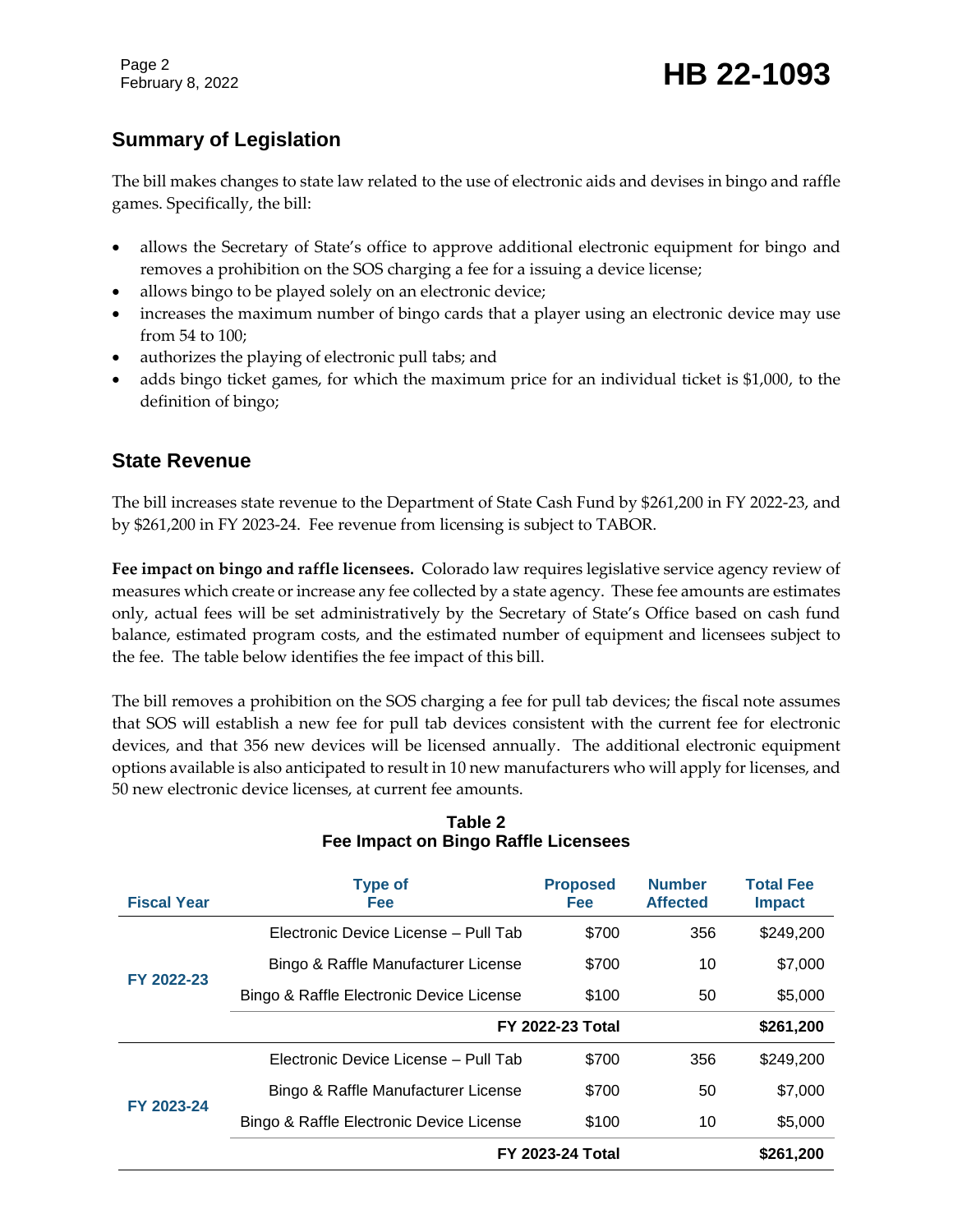# **State Expenditures**

The bill increases state expenditures in the Secretary of State's Office by \$263,385 in FY 2022-23, and by \$108,834 in FY 2023-24, from the Department of State Cash Fund. Expenditures are shown in Table 3 and detailed below.

#### **Table 3 Expenditures Under HB22-1093**

|                                           |                   | FY 2022-23     | FY 2023-24     |
|-------------------------------------------|-------------------|----------------|----------------|
| <b>Department of State</b>                |                   |                |                |
| <b>Personal Services</b>                  |                   | \$59,360       | \$84,232       |
| <b>Operating Expenses</b>                 |                   | \$1,485        | \$2,025        |
| <b>Capital Outlay Costs</b>               |                   | \$6,200        |                |
| Computer Programming                      |                   | \$180,000      | ۰              |
| Centrally Appropriated Costs <sup>1</sup> |                   | \$16,340       | \$22,577       |
|                                           | <b>Total Cost</b> | \$263,385      | \$108,834      |
|                                           | <b>Total FTE</b>  | <b>1.1 FTE</b> | <b>1.5 FTE</b> |

<sup>1</sup> *Centrally appropriated costs are not included in the bill's appropriation.*

**Secretary of State's Office.** The department will require 1.1 FTE in FY 2022-23, and 1.5 FTE in FY 2023-24. The staffing includes an administrator (0.4 FTE in the first year, 0.4 FTE in the second year) to conduct rulemaking, review new applications for new bingo raffle, device, and manufacturer licenses, and to review and oversee testing of the new devices, and a compliance investigator (0.8 FTE in the first year, 1.1 FTE in the second year) to conduct inspections and training and to handle complaints and perform audits. Staffing levels in FY 2022-23 are prorated for a September start date.

**Computer programming.** The department's IT Division will modify the bingo application system to align with the changes in the bill. Costs are expected to require 1,500 hours at a standard rate of \$120 per hour in FY 2022-23 only.

**Centrally appropriated costs.** Pursuant to a Joint Budget Committee policy, certain costs associated with this bill are addressed through the annual budget process and centrally appropriated in the Long Bill or supplemental appropriations bills, rather than in this bill. These costs, which include employee insurance and supplemental employee retirement payments, are shown in Table 3.

## **Other Budget Impacts**

**TABOR refunds.** The bill is expected to increase the amount of state revenue required to be refunded to taxpayers by the amounts shown in the State Revenue section. This estimate assumes the December 2021 LCS revenue forecast. A forecast of state revenue subject to TABOR is not available beyond FY 2023-24. Because TABOR refunds are paid from the General Fund, increased cash fund revenue will reduce the amount of General Fund available to spend or save.